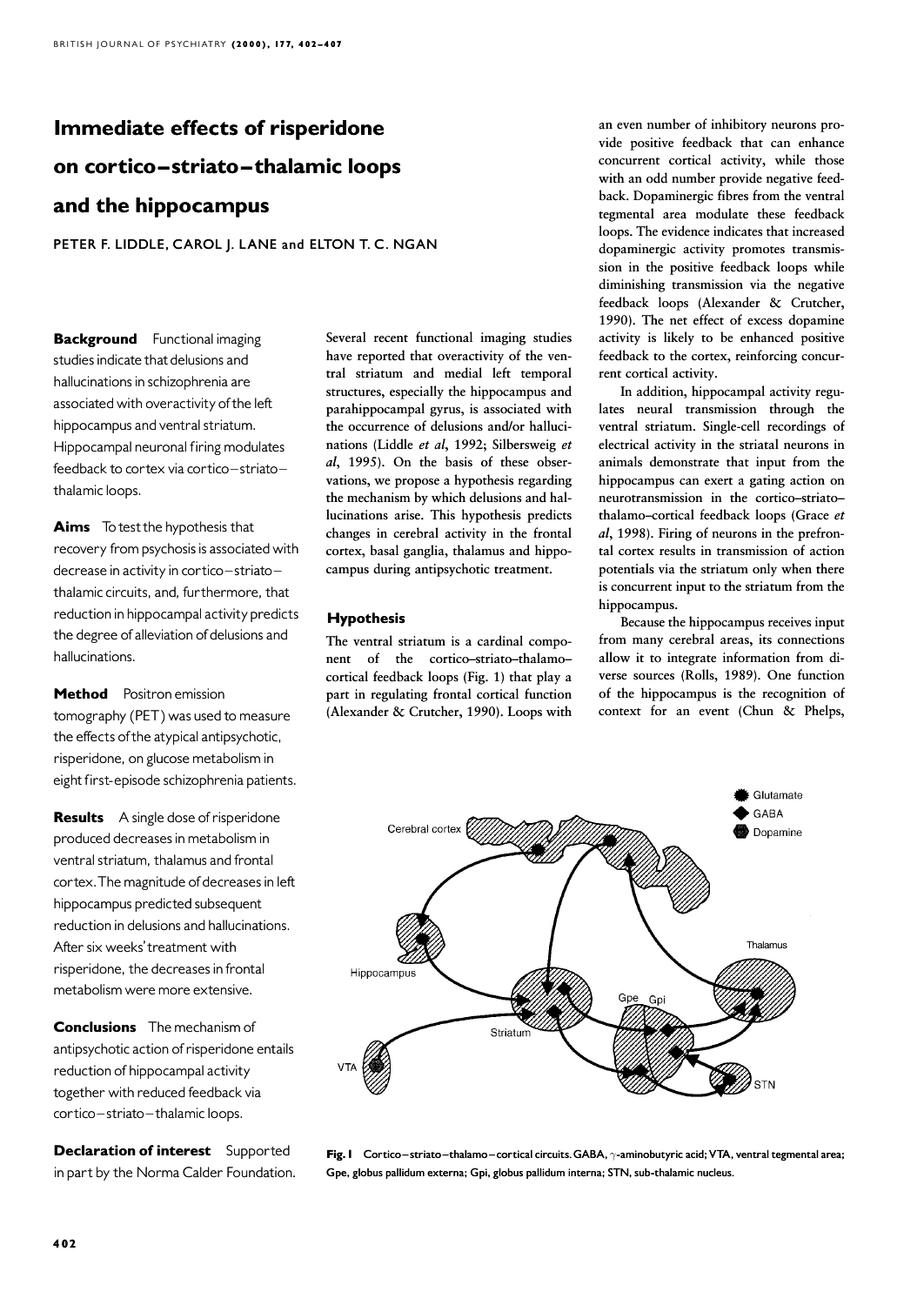1999). Together with the evidence that the hippocampus can gate the cortico-striatothalamo-cortical feedback loops, this observation suggests that firing of hippocampal neurons during a mental event that occurs in context would reinforce the pattern of cerebral activity, representing that mental event more strongly than if the event had occurred in isolation. Such a process might account for the cardinal role of the hippocampus in new memories (Rolls, 1989). When an idea is novel, it is evaluated by reference to past and present contextual information. Eventually, once its neural pattern has been sufficiently reinforced, it can be invoked without the need for contextual support, and it becomes an item of semantic memory, accepted without reference to the context in which it first occurred

If hippocampal neurons were to fire inappropriately because of a pathological condition, the consequence might be reinforcement of a pattern of cerebral activity representing a contextually uncorroborated mental event. In this case, the idea might be treated as if it were an accepted fact, resulting in a delusion. Alternatively, internally generated mental events might be interpreted as if they had arisen via sensory perception, resulting in a hallucination. This suggests that the cardinal event in the generation of delusions and hallucinations might be aberrant hippocampal firing that reinforces mental events out of context.

We propose that, during acute psychosis, two processes are required for the generation of delusions and hallucinations. Dopaminergic overactivity, possibly arising from stress, would enhance the predisposition to psychotic symptoms by virtue of increasing positive feedback to the cortex. The cardinal event that might generate a specific delusion or hallucination is hippocampal firing that reinforces a mental event inappropriately. We report a study of the effects of antipsychotic treatment on the pattern of cerebral activity using positron emission tomography (PET) in patients with acute psychosis, designed to test two specific hypotheses that arise from the proposed mechanism of delusions and hallucinations.

- (a) During treatment of acute psychosis, cerebral activity in the ventral striatum, thalamus and prefrontal cortex will decrease.
- (b) The magnitude of decrease in hippocampal activity produced by treatment

will be correlated with the degree of subsequent alleviation of delusions and hallucinations.

We studied first-episode schizophrenia patients treated with the novel antisuch psychotic, risperidone, because patients are likely to respond to a dose low enough to avoid extrapyramidal sideeffects, which might be associated with potentially confounding changes in striatal activity.

# **METHOD**

# **Patients**

Eight patients satisfying DSM-IV criteria for schizophrenia or schizophreniform psychosis (American Psychiatric Association, 1994) were recruited and scanned during their first episode of psychotic illness. Apart from one individual who had previously received two doses of risperidone (1 mg), subjects had not taken antipsychotic medication at any time prior to the first PET scan.

## **Experimental design**

On the first scanning day, a placebo capsule was administered under single-blind conditions 90 minutes prior to the injection of tracer for a baseline PET scan. At the completion of the baseline PET scan, 2 mg risperidone was administered (single blind). Eighty minutes later, a 10-minute duration pre-injection emission scan was performed to measure residual radioactivity remaining from the first injection of tracer. Ninety minutes after administration of risperidone, tracer was injected and a second ('firstdose') PET scan was performed. The next day, patients received 2 mg risperidone in divided doses. On the third day, the dosage was increased to 4 mg (in divided doses) and subsequently to a maximum of 6 mg daily if clinically indicated. Dosages were decreased as necessary to minimise sideeffects. The mean dosage after 6 weeks of treatment was 3.75 mg/day (range 2-6). After 6 weeks, a third  $'post$ treatment') PET scan was performed after the morning dose of risperidone.

Symptoms were assessed using the Scale for Assessment of Negative Symptoms and the Scale for Assessment of Positive Symptoms (Andreasen, 1987) on the day of the first PET scan, and subsequently at 2, 4 and 6 weeks. A score for reality distortion was derived by adding the global delusions and global hallucinations scores (Liddle, 1987). Overall severity of illness was assessed using the Global Assessment Scale (Endicott et al, 1976). Handedness was assessed using the Annett (1970) handedness questionnaire. Social status of patients was assessed on the basis of parental occupation, according to the criteria specified by Andreasen (1987). The experimental procedure was approved by the University of British Columbia and Vancouver Hospital's ethical review boards, and all subjects gave written, informed consent.

#### **Imaging procedure**

Images of regional glucose metabolism were obtained with a CTI 953B PET camera (CTI, Knoxville, TN) using <sup>18</sup>Ffluoro-deoxyglucose (<sup>18</sup>F-FDG), prepared by the procedure of Hamacher et al (1986). Between-plane collimating septa were retracted to allow reconstruction of images in three dimensions. Data were collected in 31 contiguous axial slices covering an axial field of view of 10.8 cm. For each scan, 2 mCi (74 MBq) tracer was administered by slow injection over 1 minute, via a forearm cannula. To permit estimation of the input of tracer to the brain, the concentration of <sup>18</sup>F-FDG in the plasma of arterialised venous blood was measured in 15 samples collected over a period of 120 minutes following injection. To ensure a standard mental state, the subjects were engaged in a continuous performance task during the period of uptake of <sup>18</sup>F-FDG. Digits were presented one at a time on a visual display unit at a rate of one per second, and the subject was instructed to press a bar whenever two identical digits were presented consecutively. Three-dimensional image data were collected in four 5minute frames commencing 60 minutes after tracer injection. Correction for absorption of radiation was made, using data from a transmission scan obtained employing a <sup>68</sup>Ge-germanium rod source.

## Data analysis

Image analysis was performed using statistical parametric mapping software (SPM 96; Wellcome Department of Cognitive Neurology, London). The four 5-minute frames in each scan were aligned and averaged. The 'first-dose' and 'post-treatment' images were then aligned to the baseline image. The residual activity from the baseline scan injection remaining during the first-dose scan was computed using the expression for tissue radioactivity as a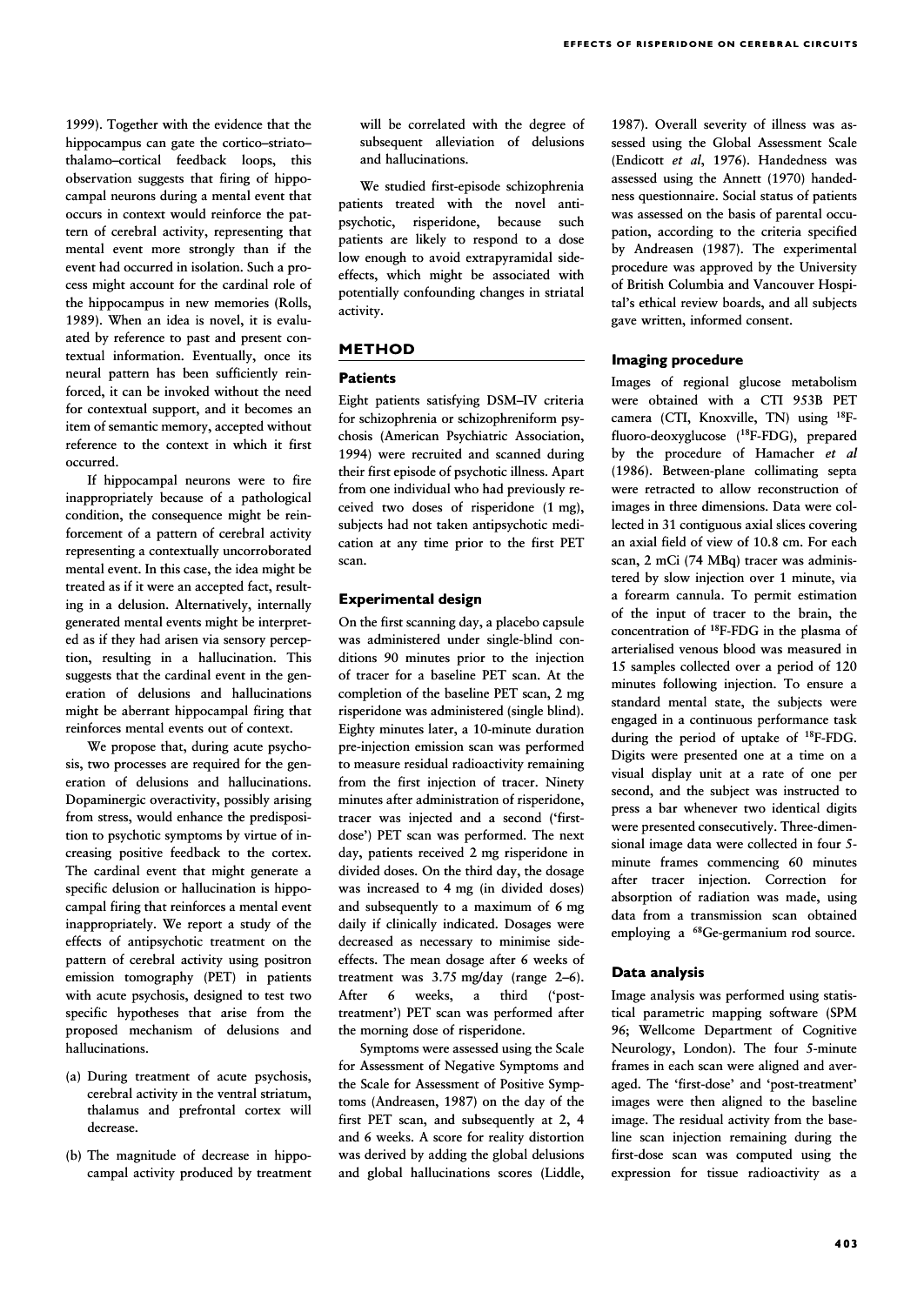function of time, derived by Phelps et al (1979). Using this expression, the rate coefficient for the loss of tracer from the metabolic pool due to dephosphorylation  $(k_4)$ was estimated from the observed radioactivity during the baseline scan and that measured 10 minutes prior to the second injection. Then, the residual radioactivity during the first-dose scan was calculated from the radioactivity measured prior to the second injection using Phelps' expression with the estimated value of  $k<sub>4</sub>$ . Residual activity was subtracted from the observed image intensity during the firstdose scan to provide an estimate of tracer concentration attributable to the second injection of <sup>18</sup>F-FDG. We will refer to this image as the 'corrected first-dose scan'.

For each subject, a mean image was derived by averaging the baseline, corrected first-dose and post-treatment images, and this mean image was spatially normalised to match the PET image template in SPM 96. This template is located in the Talairach coordinate frame which has its origin at the mid-point of the anterior commissure,  $\nu$ axis passing from back to front through the posterior and anterior commissures, and x-axis directed from left to right (Talairach & Tournoux, 1988). The parameters for the transformation were then applied to each of the three images for each subject. After spatial normalisation, images were smoothed with a 10-mm full-width at half-maximum Gaussian filter.

As a preliminary step, the effect of risperidone treatment on global metabolism was examined. The Phelps-Sokoloff model (Phelps et al, 1979) was employed to calculate metabolism in each voxel, using Metab Tool software (CTI, Knoxville, TN). Mean global metabolism (MGM) was taken to be the mean value for all intra-cerebral voxels in the middle ten slices of the image. Mean global metabolism at baseline, after the first dose and after 6 weeks' treatment, was computed for each subject. This procedure demonstrated that risperidone produced no significant change in MGM. Consequently, when changes in regional metabolism were analysed, variation between scans in MGM was removed by proportional scaling, thereby removing noise due to errors in measurement of blood radioactivity.

For each voxel, the general linear model was used to estimate the mean change in scaled image intensity between the baseline scan and corrected first-dose image, and also between the baseline scan and the

post-treatment image. For the purpose of testing the specified hypotheses regarding ventral striatum and thalamus, only those voxels within the pre-specified volumes of interest in the ventral striatum and thalamus were examined. The ventral striatum was defined as that part of the corpus striatum lying below the inter-commissural plane. The significance of the change for each voxel was determined using the method developed by Worsley et al (1996), based on the theory of Gaussian fields, as applied to finite search volumes. In effect, Worsley's method determines the number of independent measurements within the brain volume examined, taking account of the fact that the image intensity in adjacent voxels is correlated, and applies the appropriate Bonferroni-type correction.

In order to test the hypothesis that there would be a reduction in prefrontal cortex metabolism (defined as all areas of the cortex anterior to  $y=20$  mm in the Talairach coordinate frame) after the first dose, and also after 6 weeks' treatment, we employed the test for distributed nonfocal activations proposed by Worsley et al (1995). This procedure evaluates the significance of the observed sum of squares of  $z$ values for all voxels in the specified volume, taking account of the fact that the number of degrees of freedom is less than the number of voxels, owing to correlations between adjacent voxels. It is an appropriate procedure for identifying changes that are expected to be extensive but relatively small in magnitude.

A separate analysis was performed to test the hypothesis that the change in reality distortion symptoms after 6 weeks' treatment would be significantly related to the immediate change in metabolism in the left hippocampus produced by the first dose. The first step was to create difference images representing the change in globally normalised image intensity between the baseline image and the corrected first-dose image. The general linear model was employed to determine the regression of difference in image intensity on change in symptom score at 6 weeks for each voxel lying within a left hippocampal volume of interest. The volume of interest comprised 3375 voxels, each  $2 \times 2 \times 2$  mm. Significance was determined employing the Worsley correction appropriate for small search volumes (Worsley et al. 1996). A similar analysis was also performed to identify left hippocampal voxels in which there was a significant relationship between

change in image intensity between baseline and post-treatment scans and change in severity of reality distortion after 6 weeks' treatment.

# **RESULTS**

The characteristics of the patients are given in Table 1. The mean score for reality distortion at baseline was 5.1, and the mean reduction after 6 weeks' treatment was 4.0 (s.d.=2.2). At 6 months after onset of illness, all patients satisfied DSM-IV criteria for schizophrenia.

In accordance with prediction, there were statistically significant decreases in regional metabolism between the baseline scan and the scan performed after the first dose in the right ventral striatum and right thalamus, but not in the left ventral striatum and left thalamus (see Table 2 and Fig. 2). The decrease in the right ventral striatum remained significant after 6 weeks' treatment (Table 2).

The test for non-focal change in the prefrontal cortex revealed a significant reduction in metabolism after the first dose  $(\gamma^2=205.8; d.f.=112; P<0.005)$ . The proportion of all cerebral voxels anterior to  $v=20$  mm that exhibited a decrease satisfying the criterion  $P < 0.05$  (uncorrected) was 20.3%. The frontal lobe voxels exhibiting a decrease in metabolism after the first dose of risperidone formed clusters in the dorsomedial frontal cortex bilaterally, ventromedial frontal cortex bilaterally and left lateral frontal cortex. After 6 weeks' treatment, the test for non-focal change again revealed a significant decrease in frontal metabolism  $(\chi^2=251.5; d.f.=93;$  $P < 0.001$ ). The clusters of suprathreshold voxels in which there was a decrease in metabolism had increased in size, and the proportion of all cerebral voxels anterior to  $y=20$  mm that satisfied the criterion  $P < 0.05$  (uncorrected) was 40%.

The analysis of relationships between metabolism after the first dose and change in reality distortion after 6 weeks revealed a statistically significant correlation between reduced left hippocampal metabolism and reduced severity of reality distortion (Fig. 3). The coordinates of the most significant voxel were  $-24$ ,  $-14$ ,  $-18$  in millimetres relative to the midpoint of the anterior commissure, and the peak z value was 3.23 ( $P=0.04$  after correction for multiple comparisons). The corresponding Pearson correlation between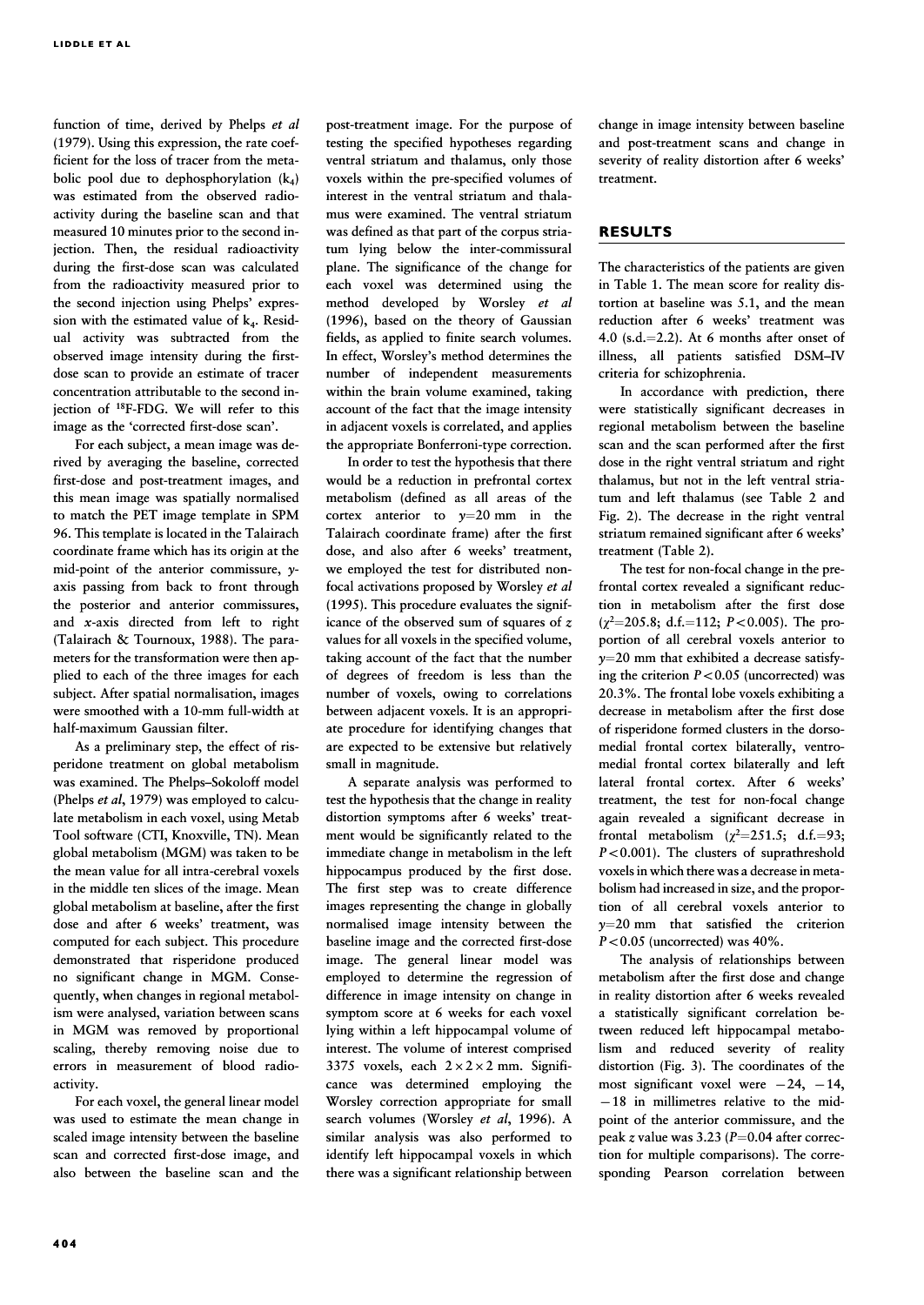#### Table I Characteristics of subjects with schizophrenia

|                                            | Mean | (s.d.) |  |  |
|--------------------------------------------|------|--------|--|--|
| Variable                                   |      |        |  |  |
| Age (years)                                | 26.5 | (5.6)  |  |  |
| Gender (female:male)                       | 6:2  |        |  |  |
| Handedness (right:left)                    | 7.I  |        |  |  |
| Social class                               | 3.75 | (1.3)  |  |  |
| Years of education                         | 11.8 | (2.9)  |  |  |
| Mean years of parents' education           | 13.5 | (2.2)  |  |  |
| Clinical features on scan day I            |      |        |  |  |
| Duration of current hospitalisation (days) | 5.1  | (3.2)  |  |  |
| <b>Global Assessment Scale</b>             | 31.9 | (6.5)  |  |  |
| <b>Clinical Global Impression</b>          | 4.1  | (0.99) |  |  |
| SANS sum of item scores <sup>1</sup>       | 21.4 | (15.1) |  |  |
| SAPS sum of item scores <sup>2</sup>       | 20.3 | (14.1) |  |  |
| Clinical features after 6 weeks' treatment |      |        |  |  |
| <b>Clinical Global Impression</b>          | 2.0  | (0.93) |  |  |
| SANS sum of item scores <sup>1</sup>       | 10.6 | (10.1) |  |  |
| SAPS sum of item scores <sup>2</sup>       | 3.6  | (3.8)  |  |  |
|                                            |      |        |  |  |

I. Sum of items from alogia, affective flattening, avolition and anhedonia sub-scales.

Sum of items from hallucination, delusion, bizarre behaviour and positive formal thought disorder sub-scales. SANS, Scale for the Assessment of Negative Symptoms; SAPS, Scale for the Assessment of Positive Symptoms.





Ventral striatum Thalamus Caudate nucleus Fig. 2 Right para-sagittal slices at  $x=8$  and 14 mm, showing decreases in metabolism in ventral striatum, thalamus and medial prefrontal cortex produced by 2 mg risperidone.

change in metabolism in this voxel after the first dose and reduction in severity of reality distortion after 6 weeks was 0.92. Furthermore, change in metabolism in the left hippocampus after 6 weeks' treatment was also significantly correlated with reduction in severity of reality distortion after 6 weeks. The most significant voxel was located at  $-32$ ,  $-6$ ,  $-32$  ( $z=3.25$ ,  $P=0.04$ corrected). There were no statistically significant relationships between change in reality distortion and changes in metabolism in the ventral striatum or thalamus, either after the first dose of risperidone or after 6 weeks' treatment.

A subsidiary analysis of changes in metabolism in the entire basal ganglia region after the first dose, and also after 6 weeks' treatment, revealed several clusters of voxels in the dorsal striatum and globus pallidum in which there was an increase in metabolism at the level  $P < 0.05$  (uncorrected) and several clusters in which there were decreases of similar magnitude. However, none of these changes was significant after correction for multiple comparisons.

#### **DISCUSSION**

#### Changes in the cortico-striatothalamic circuits

In accordance with the predictions of the proposed mechanism of reality distortion, a single dose of risperidone produced significant reduction of metabolism (relative to mean global metabolism) in the ventral striatum, thalamus and prefrontal cortex. The changes in striatal and thalamic metabolism were significant only in the right hemisphere. This lateralisation had not been predicted, although it is of interest to

Table 2 Decreases in regional metabolism in the right ventral striatum and right thalamus after the first dose of risperidone and after 6 weeks' treatment

| Region                   | Talairach<br>coordinate                | Z at peak voxel | <b>Uncorrected P</b> | Corrected P | Search volume          |
|--------------------------|----------------------------------------|-----------------|----------------------|-------------|------------------------|
|                          | $\boldsymbol{x}$<br>$\mathbf{z}$<br>у. |                 |                      |             |                        |
| After first dose         |                                        |                 |                      |             |                        |
| Right ventral striatum   | 10<br>$10 - 6$                         | 2.78            | 0.003                | 0.05        | $512 \text{ mm}^3$     |
| Right thalamus           | $-24$<br>16<br>$\mathbf{0}$            | 3.55            | 0.0002               | 0.04        | $3375$ mm <sup>3</sup> |
| After 6 weeks' treatment |                                        |                 |                      |             |                        |
| Right ventral striatum   | $8 - 8$<br>6                           | 3.22            | 0.0006               | 0.02        | $512 \text{ mm}^3$     |
| Right thalamus           | $22 - 34$                              | 2.21<br>- 4     | 0.014                | <b>NS</b>   | $3375$ mm <sup>3</sup> |

I. Corrected for multiple comparisons using the Worsley et al (1996) finite volume correction.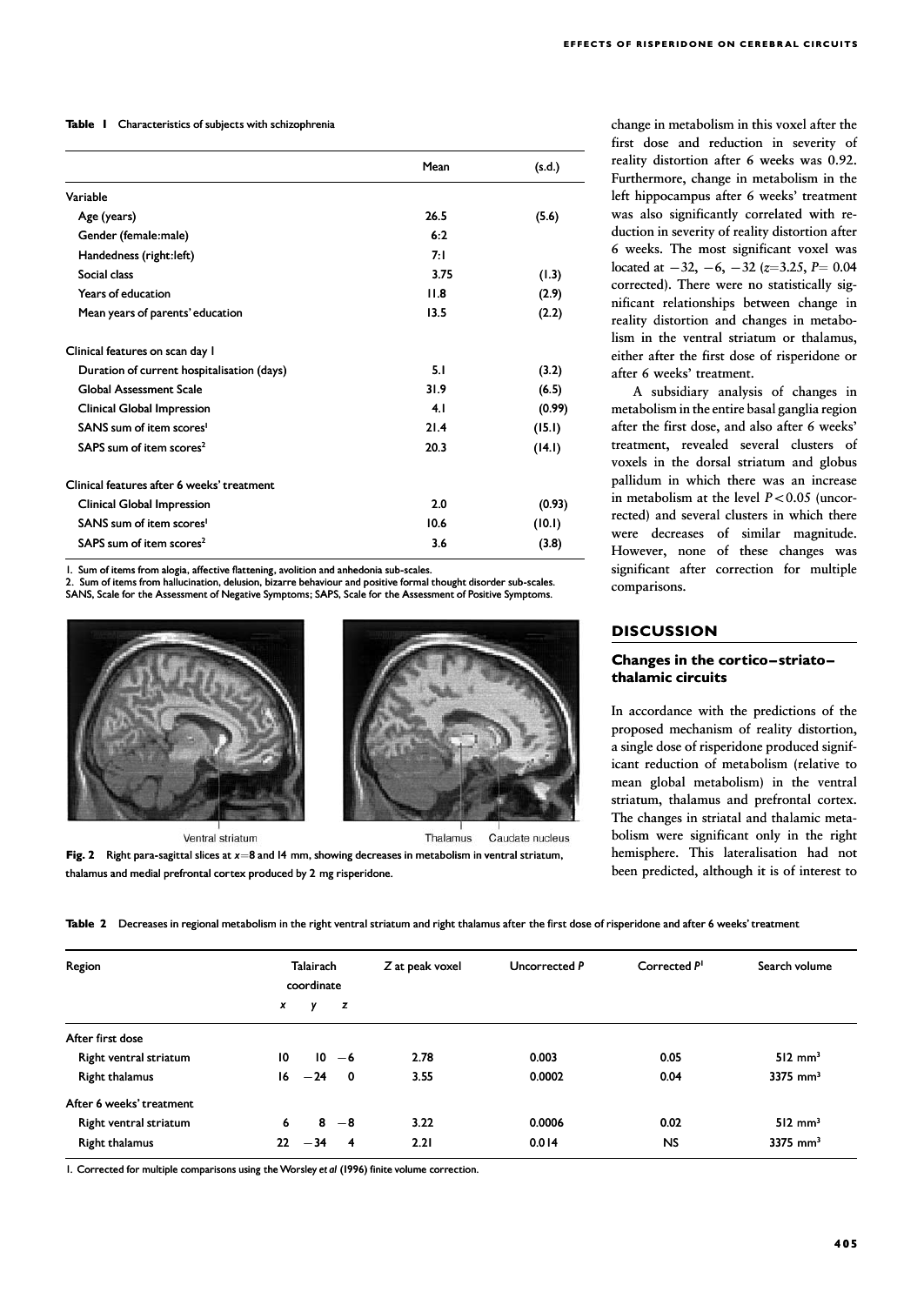

Fig. 3 Axial slices showing voxels in the left hippocampus, in which there was a significant relationship between reduction in metabolism after the first dose of risperidone and the subsequent reduction in reality distortion after 6 weeks' treatment.

note that in their study of cerebral activity associated with hallucinations, Silbersweig et al (1995) reported overactivity in the right striatum and thalamus, together with overactivity in the left hippocampus, a pattern consistent with the reductions in metabolism we observed after administration of risperidone.

**Changes in the hippocampus** 

In addition, the magnitude of reduction in metabolism in the left hippocampus was strongly predictive of reduction in severity of reality distortion after 6 weeks' treatment. This is consistent with the hypothesis that reduction in aberrant hippocampal firing is a prerequisite for subsequent resolution of reality distortion.

It should be noted that in the principal analysis, we tested for significant changes only at the cerebral sites specified in the hypothesis, because statistical power is markedly reduced when the entire cerebral volume is examined, owing to the much more severe Bonferroni correction required. This reduction in power would impair the detection of changes in small structures such as the hippocampus and ventral striatum, where the signal is reduced by partial volume effects. An analysis of changes in other brain regions will be presented elsewhere (further details available from the first author upon request).

## **Relationships to previous findings**

Our findings are consistent with recent animal studies in rats, which show decreases in local cerebral glucose utilisation of the hippocampus and dorsomedial nucleus of the thalamus following acute administration of risperidone (Huang et al. 1999). Furthermore, our observation that risperidone produces a decrease in frontal metabolism is consistent with previous findings that typical antipsychotics (De Lisi et al. 1985; Wolkin et al, 1985; Buchsbaum et al, 1987) and also risperidone (Berman et al, 1996) produce a decrease in frontal metabolism in patients with schizophrenia. However, in contrast to our finding of a decrease in metabolism in the ventral striatum, several previous studies have reported that typical antipsychotics produce an increase in metabolism in the basal ganglia (De Lisi et al, 1985; Wolkin et al, 1985; Buchsbaum et al, 1987). It is possible that this difference reflects the lower propensity of risperidone to cause extrapyramidal sideeffects (Peuskens & Risperidone Study Group, 1995). It is also possible that the difference arises from the fact that in our principal analysis we examined the significance of changes in a specified region of the basal ganglia that included only the ventral striatum. In a subsidiary analysis that included the entire basal ganglia, we did observe increases in metabolism in parts of the dorsal striatum (significant at  $P < 0.05$ , uncorrected), but these increases were not statistically significant after correcting for multiple comparisons.

Our finding of a correlation between reduction in hippocampal metabolism and subsequent symptom resolution is consistent with previous evidence indicating that reality distortion syndrome is associated with overactivity in the left medial temporal lobe (Liddle et al, 1992; Silbersweig et al, 1995), but is, at first sight, inconsistent with the evidence that removal of the hippocampus can evoke psychotic symptoms (Falconer & Taylor, 1968). However, it is possible that, following resection of the hippocampus, denervation supersensitivity might lead to spurious firing of the postsynaptic neurons downstream of the hippocampus, producing the same effect as aberrant hippocampal firing.

We did not find a correlation between decrease in severity of reality distortion and change in metabolism in either the striatum or thalamus following the first dose of risperidone. It is likely that the reduction of activity in the cortico-striato-thalamocortical circuits reduces the propensity to all of the symptoms characteristic of an acute schizophrenic episode, including not only reality distortion but also disorganisation and psychomotor excitation.

Our findings support both the hypothesis that aberrant hippocampal activity is involved in the generation of delusions and hallucinations, and the hypothesis that overactivity in the ventral striatum is associated with acute psychosis, irrespective of symptom profile.

#### **REFERENCES**

Alexander, G. E. & Crutcher, M. D. (1990) Functional architecture of basal ganglia circuits: neural substrates of parallel processing. Trends in Neurosciences, 13, 266-271.